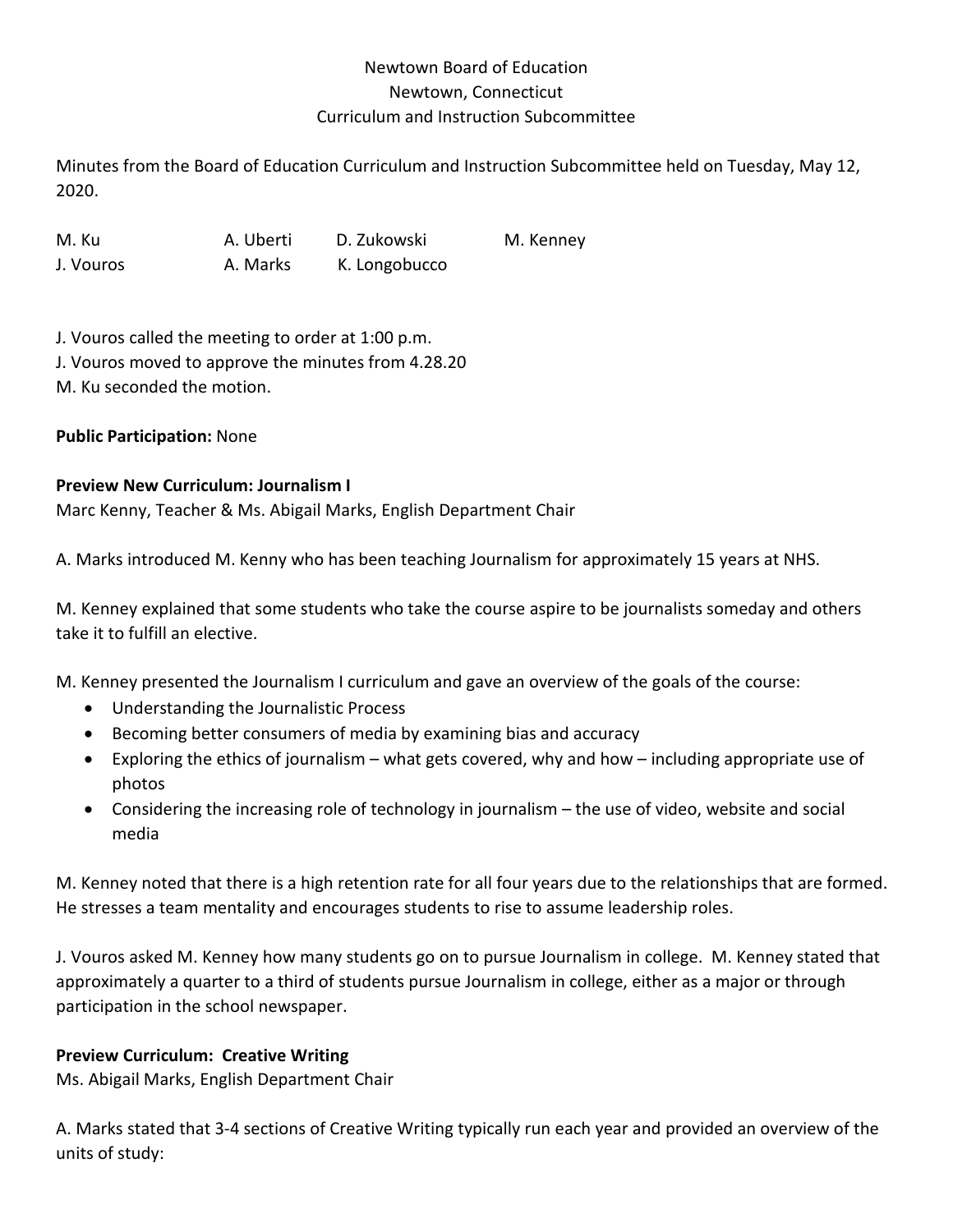- College Essay Unit: part of the senior electives and eventually will be included as the first unit of each of the other courses offered in the fall so that all students participate in this unit.
- Short Story: runs as a workshop model; teachers build a community of trust as students eventually read and edit each other's' work.
- Historical Fiction: adds in the element of research, option for Science Fiction, which is derived from historical events.
- Children's Literature: students analyze children's books and discuss what makes them memorable; culminating task is to collaboratively create a children's book and apply what they know about a short story to a longer book.
- One-act Plays: students work in larger groups to write and perform a play.

A. Marks noted that although Creative Writing is only a semester course, it is very interactive and builds both writing and collaborative skills.

She also shared that the narrative writing work that begins in  $9<sup>th</sup>$  grade and continues through the Proteus Project prepares students well for creating an effective and personal college essay. She further noted that the Writing Center provides critical support for the college essay, throughout each fall.

# **6th Grade Spanish Update**

Prior discussion for the roll-up of Spanish included the addition of Spanish for  $6<sup>th</sup>$  graders, even though those students were not part of elementary Spanish.

In discussion with M. Correia and L. Rodrigue, reconsidering this recommendation for a variety of reasons:

- Students will be returning from distance learning, or not, and be expected to participate in a language course that is new to them
- Challenge of writing a brand new curriculum for one year without considering the impact that curriculum would have on the language curriculum at the middle school
- The  $6<sup>th</sup>$  grade curriculum would then need to be revised for the following year for a group of students who have had Spanish exposure since Kindergarten
- Waiting for the roll-up to occur naturally would allow time to assess the skills that students have because of their exposure
- Such an assessment would inform the development of the  $6<sup>th</sup>$  grade curriculum
- Additionally, there is a plan in place to evaluate the progression of language between  $7<sup>th</sup>$  and 9<sup>th</sup> grade next year so pausing at  $5<sup>th</sup>$  would allow there to be a well-planned vertical articulation between  $6<sup>th</sup>$  and 9th

M. Ku asked what would happen in place of Spanish for  $6<sup>th</sup>$  graders and A. Uberti explained that those students would continue to attend library media in the library as a special. Spanish will take the place of Library Media in the 5<sup>th</sup> grade special schedule; however, 5<sup>th</sup> grade students would continue to receive Library Media instruction through a push-in model integrated with the other curricula. This represents a trend in best practice in Library Media.